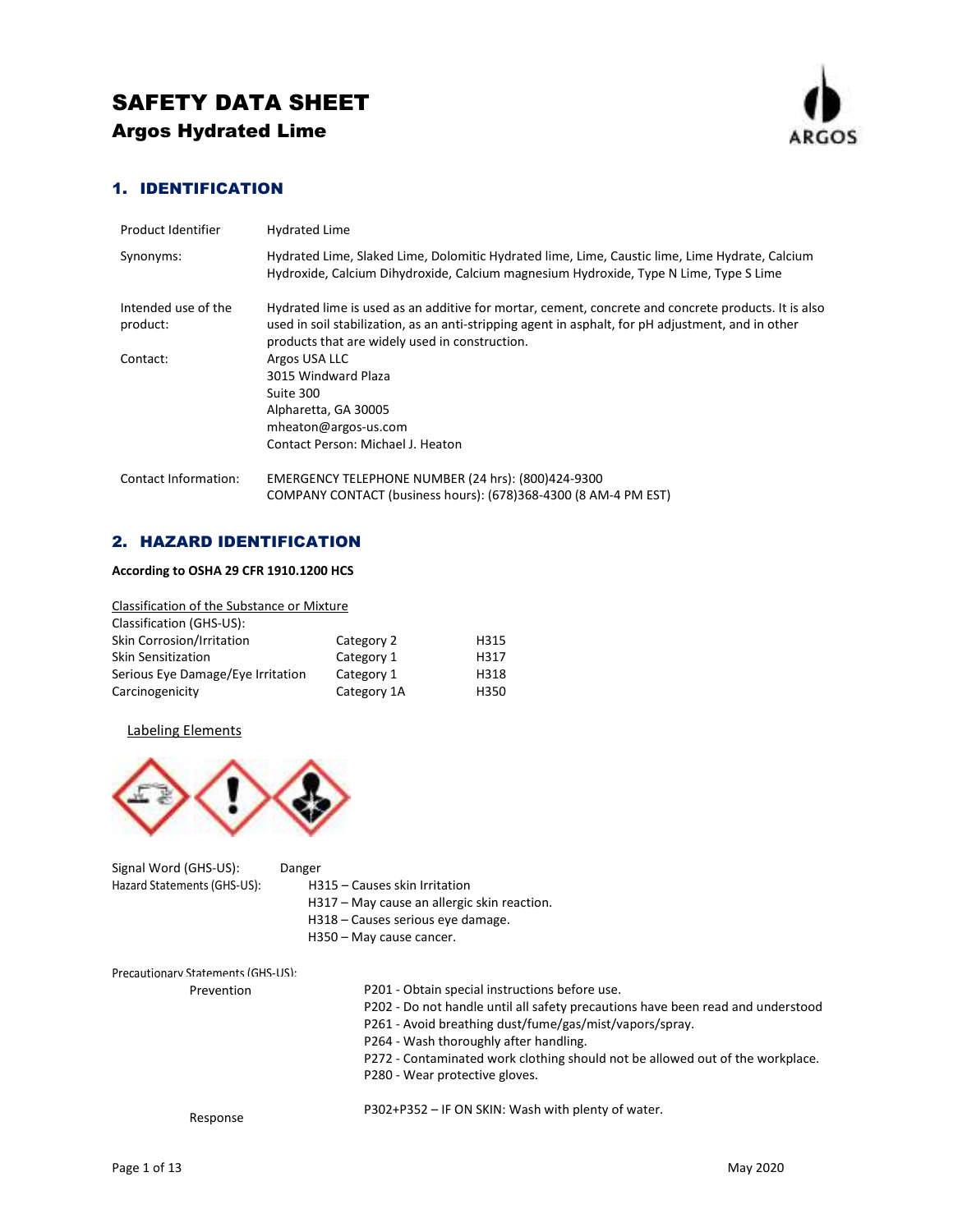

|          | P305+P351+P338 - IF IN EYES: Rinse cautiously with water for several minutes.  |
|----------|--------------------------------------------------------------------------------|
|          | Remove contact lenses, if present and easy to do. Continue rinsing.            |
|          | P308+P313 - If exposed or concerned: Get medical attention/advice.             |
|          | P310 - Immediate call a POISON CENTER/Doctor.                                  |
|          | P333+P313 - If skin irritation or a rash occurs: Get medical advice/attention. |
|          | P362+P364 – Take off contaminated clothing and wash before reuse.              |
| Storage  | P403+P233 - Store in a well-ventilated place. Keep container tightly closed.   |
| Disposal | P501- Dispose of contents/container in accordance with                         |
|          | local/regional/national/international regulations.                             |

Hazards Not Otherwise Classified: None

## 3. COMPOSITION / INFORMATION ON INGREDIENTS

| Name                | Product Identifier (Cas#) | % (w/w)  | Classification                      |
|---------------------|---------------------------|----------|-------------------------------------|
| Calcium Hydroxide   | 1305-62-0                 | $50-95$  | Skin Irrit. 2, H315                 |
|                     |                           |          | Serious Eye Damage 1, H318          |
| Magnesium Hydroxide | 1309-42-8                 | $0 - 50$ | Skin Sensitizer 1, H317             |
| Calcium Oxide       | 1305-78-8                 | $0 - 5$  | Skin Corrosive 1, H314              |
|                     |                           |          | Serious Eye Damage 1, H318          |
|                     |                           |          | STOT SE - Respiratory Irrit 3, H335 |
| Magnesium Oxide     | 1309-48-4                 | $0 - 5$  | Eye Irritant 2, H320                |
|                     |                           |          | STOT SE - Respiratory Irrit 3, H335 |
|                     |                           |          | Acute Tox Oral 5, H303              |
| Limestone           | 1317-65-3                 | $0 - 3$  | Not Classified                      |
| Quartz              | 14808-60-7                | $0 - 1$  | Carcinogenicity 1A, H350            |
|                     |                           |          | <b>STOT RE 1, H372</b>              |

**Chemical Composition Information** 

The exact percentage (concentration) of the composition has been withheld as proprietary.

## 4. FIRST AID MEASURES

| Route        | <b>Measures</b>                                                                                                                                                                                                                                                                                                                                                                                                                                                     |
|--------------|---------------------------------------------------------------------------------------------------------------------------------------------------------------------------------------------------------------------------------------------------------------------------------------------------------------------------------------------------------------------------------------------------------------------------------------------------------------------|
| Inhalation   | Remove victim to fresh air and keep at rest in a position comfortable for breathing. If the individual is not<br>breathing, if breathing is irregular or if respiratory arrest occurs, provide artificial respiration. It may be<br>dangerous to the person providing aid to give mouth-to-mouth resuscitation. If unconscious, place in<br>recovery position and get medical attention immediately. Maintain an open airway. Call a poison center or<br>physician. |
| Ingestion    | Never give anything by mouth to an unconscious person. Do not induce vomiting. Rinse mouth with water<br>and afterwards drink plenty of water. Get immediate medical attention.                                                                                                                                                                                                                                                                                     |
| Eye Contact  | In case of contact get medical attention immediately. Call a poison center or physician. Immediately flush<br>eyes with plenty of water, occasionally lifting the upper and lower eyelids. Check for and remove any<br>contact lenses. Continue to rinse for at least 30 minutes. Chemical burns must be treated promptly by a<br>physician.                                                                                                                        |
| Skin Contact | Wash off with plenty of water. Remove contaminated clothing and shoes. Launder contaminated clothing<br>before reuse. If skin irritation or rash occurs: Get medical advice/attention.                                                                                                                                                                                                                                                                              |
| Absorption   | As with skin contact, remove contaminated clothing and flush with copious amounts of water. Flush<br>affected area for at least 15 minutes to minimize potential for further absorption. Seek medical attention if<br>significant portions of skin have been exposed.                                                                                                                                                                                               |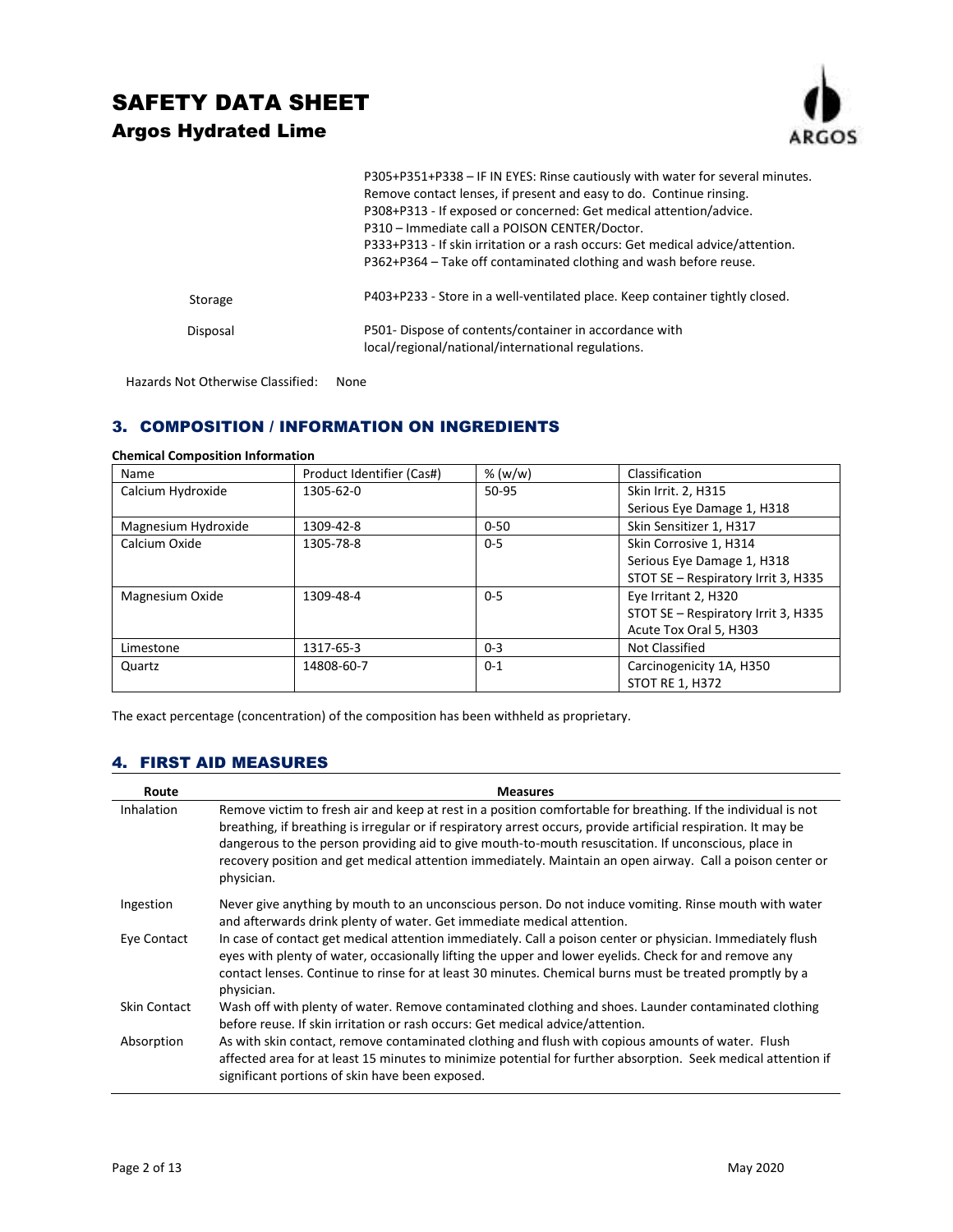

### **Most Important Symptoms**

Product becomes alkaline when exposed to moisture and may cause skin burns. May cause serious eye damage. May cause allergic skin reaction. Carcinogen; breathing crystalline silica can cause lung disease, including silicosis and lung cancer. Crystalline silica has also been associated with scleroderma and kidney disease.

#### **Indication of any immediate medical attention and special treatment needed**

Note to physician: Treat symptomatically. Contact poison treatment specialist immediately if large quantities have been ingested or inhaled.

## 5. FIRE-FIGHTING MEASURES

#### **Flammable Properties**

This product is not flammable or combustible.

#### **Extinguishing Media**

Use an extinguishing agent suitable for the surrounding fire.

### **Specific Hazards / Products of Combustion**

No specific fire or explosion hazard.

#### **Special Precautions and Protective Equipment for Firefighters**

Move containers from fire area if this can be done without risk. Fire-fighters should wear appropriate protective equipment and self-contained breathing apparatus (SCBA) with a full face-piece operated in positive pressure mode.

### **See Section 9 for fire properties of this chemical including flash point, autoignition temperature, and explosive limits**

## 6. ACCIDENTAL RELEASE MEASURES

#### **Personal Precautions**

Keep unnecessary personnel away. Wear appropriate protective equipment and clothing during clean-up. Avoid inhalation of dust from the spilled material. Use a NIOSH/MSHA approved respirator if there is a risk of exposure to dust at levels exceeding the exposure limits. Do not touch damaged containers or spilled material unless wearing appropriate protective clothing. See Section 8 for additional information.

#### **Environmental Precautions**

Avoid dispersal of spilled material and runoff and contact with soil, waterways, drains and sewers. Inform the relevant authorities if reportable thresholds have entered the environment, including waterways, soil or air. Materials can enter waterways through drainage systems.

#### **Containment and Clean-Up Methods**

Move containers from spill area. Approach release from upwind. Prevent entry into sewers, water courses, basements or confined areas. Avoid dust generation. Do not dry sweep. Vacuum dust with equipment fitted with a HEPA filter and place dust in a closed, labeled waste container. Large spills to waterways may be hazardous due to alkalinity of the product. Dispose of waste material using a licensed waste disposal contractor.

## 7. HANDLING AND STORAGE

#### **Handling Precautions**

Avoid contact with eyes, skin, or clothing. This product contains quartz, which may become airborne without a visible cloud. Avoid breathing dust. Avoid creating dusty conditions. Use only with adequate ventilation to keep exposure below recommended exposure limits. Put on appropriate personal protective equipment (see Section 8). Persons with a history of skin sensitization problems should not be employed in any process in which this product is used. Avoid exposure by obtaining and following special instructions before use. Do not handle until all safety precautions have been read and understood. Keep in the original container or an approved alternative made from a compatible material and keep the container tightly closed when not in use. Empty containers retain product residue and can be hazardous. Do not reuse container.

#### **Storage**

Keep container tightly closed in a dry and well-ventilated place. Avoid contact with water and moisture. Keep away from food, drink and animal feeding stuffs. Keep out of the reach of children.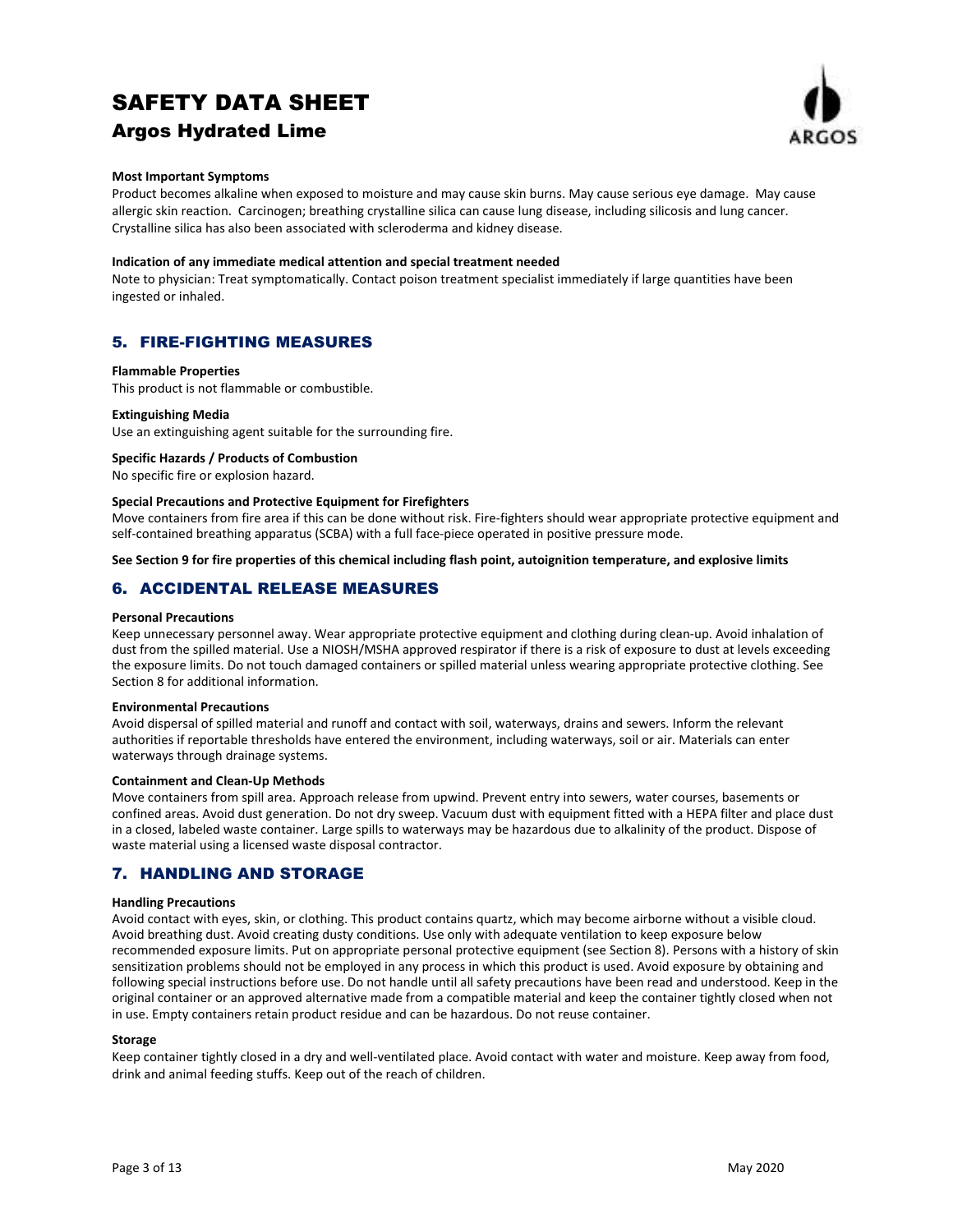# SAFETY DATA SHEET



## Argos Hydrated Lime

## 8. EXPOSURE CONTROLS / PERSONAL PROTECTION

## **Occupational Exposure Limits**

**US. ACGIH Threshold Limit Values Components Type Value Form**  Calcium Hydroxide: TWA 5 mg/m3 (CAS# 1305-62-0) Calcium oxide: TWA 2 mg/m3 (CAS# 1305-78-8) Magnesium oxide: TWA 10 mg/m3 Inhalable fraction. (CAS# 1309-48-4) Quartz: TWA 0.025 mg/m3 Respirable fraction. (CAS#14808-60-7)

### **US. OSHA Table Z-1 Limits for Air Contaminants (29 CFR 1910.1000)**

**Components Type Value Form**  Calcium Hydroxide: PEL 5 mg/m3 Respirable fraction. (CAS# 1305-62-0) Calcium oxide: PEL 5 mg/m3 (CAS# 1305-78-8) Limestone: PEL 5 mg/m3 Respirable fraction 15 mg/m3 Total dust. (CAS# 1317-65-3) Magnesium oxide: PEL 15 mg/m3 Total particulate. (CAS# 1309-48-4) Quartz: TWA 0.05 mg/m3 Ca. (CAS#14808-60-7)

### **US. OSHA Table Z-3 (29 CFR 1910.1000)**

### **Components Type Value Form**

Quartz: PEL 10 mg/m3 Respirable fraction (%SiO2 + 2); 30 mg/m3 Total dust (%SiO2 + 2). (CAS#14808-60-7)

### **Canada. Alberta OELs (Occupational Health & Safety Code, Schedule 1, Table 2)**

**Components Type Value Form**  Calcium Hydroxide: TWA 5 mg/m3 (CAS# 1305-62-0) Calcium oxide: TWA 2 mg/m3 (CAS# 1305-78-8) Limestone: TWA 10 mg/m3 (CAS# 1317-65-3) Magnesium oxide: TWA 10 mg/m3 Fume. (CAS# 1309-48-4) Quartz: TWA 0.025 mg/m3 Respirable fraction. (CAS#14808-60-7)

### **Canada. British Columbia OELs. (Occupational Exposure Limits for Chemical Substances, Occupational Health and Safety Regulation 296/97, as amended) Components Type Value Form**

Calcium Hydroxide: TWA 5 mg/m3 (CAS# 1305-62-0) Calcium oxide: TWA 2 mg/m3 (CAS# 1305-78-8) Limestone: STEL 20 mg/m3 Total dust, TWA 3 mg/m3 Respirable fraction 10 mg/m3 Total dust. (CAS# 1317-65-3)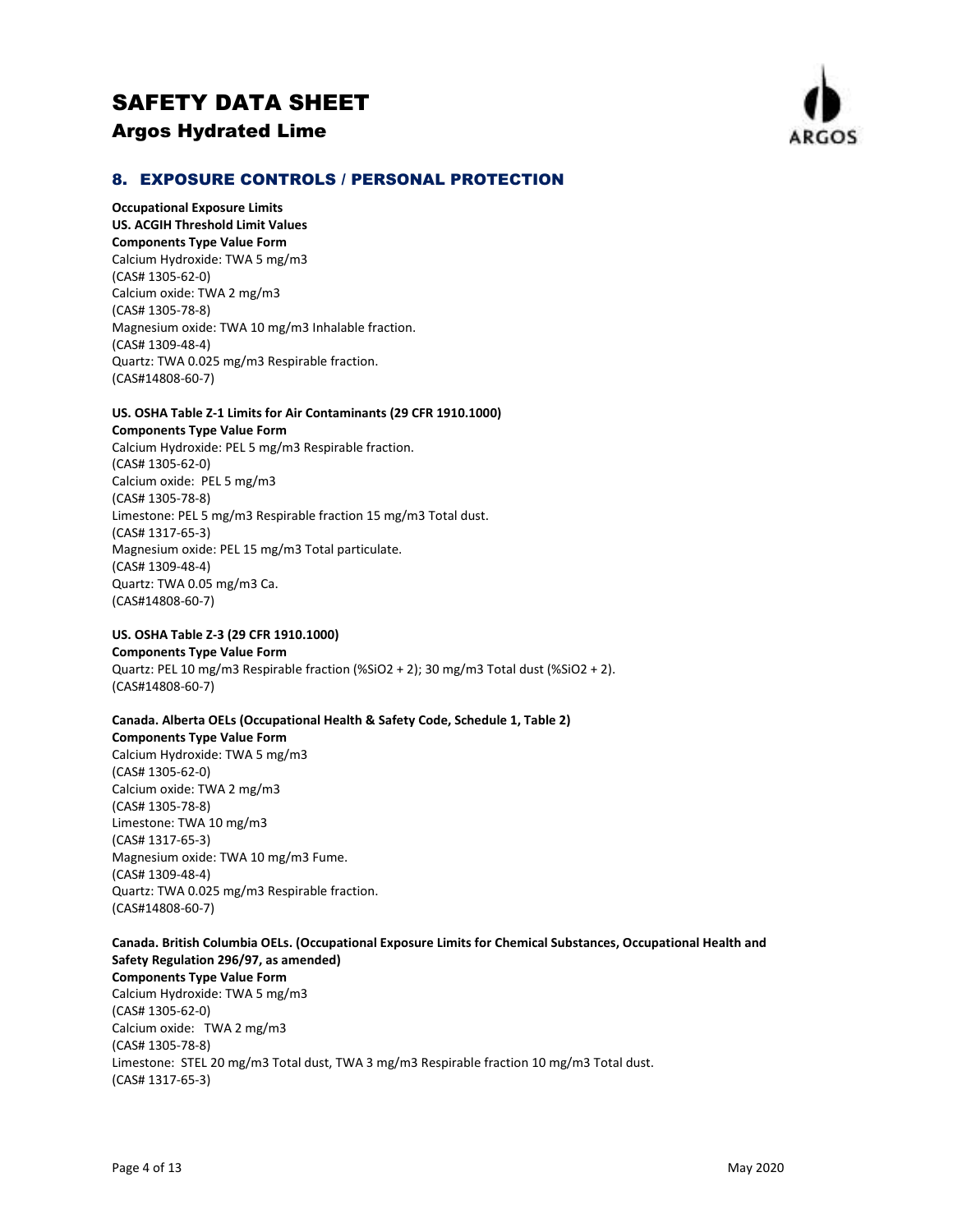

Magnesium oxide: STEL 10 mg/m3 Respirable dust and/or fume, TWA 3 mg/m3 Respirable dust and/or fume, 10 mg/m3 Inhalable fume. (CAS# 1309-48-4) Quartz: TWA 0.025 mg/m3 Respirable fraction. (CAS#14808-60-7)

### **Canada. Ontario OELs. (Control of Exposure to Biological or Chemical Agents)**

**Components Type Value Form**  Calcium Hydroxide: TWA 5 mg/m3 (CAS# 1305-62-0) Calcium oxide: TWA 2 mg/m3 (CAS# 1305-78-8) Magnesium oxide: TWA 10 mg/m3 Inhalable fraction. (CAS# 1309-48-4)

Quartz: TWA 0.1 mg/m3 Respirable. (CAS#14808-60-7)

### **Canada. Quebec OELs. (Ministry of Labor - Regulation Respecting the Quality of the Work Environment)**

**Components Type Value Form**  Calcium Hydroxide: TWA 5 mg/m3 (CAS# 1305-62-0) Calcium oxide: TWA 2 mg/m3 (CAS# 1305-78-8) Limestone: TWA 10 mg/m3 Total dust. (CAS# 1317-65-3) Magnesium oxide: TWA 10 mg/m3 Fume. (CAS# 1309-48-4) Quartz: TWA 0.1 mg/m3 Respirable fraction. (CAS#14808-60-7)

## **Mexico. Occupational Exposure Limit Values**

**Components Type Value Form**  Calcium Hydroxide: TWA 5 mg/m3 (CAS# 1305-62-0) Calcium oxide: TWA 2 mg/m3 (CAS# 1305-78-8) Limestone: STEL 20 mg/m3, TWA 10 mg/m3 (CAS# 1317-65-3) Magnesium oxide: TWA 10 mg/m3 Fume. (CAS# 1309-48-4) Quartz: TWA 0.025 mg/m3 (CAS#14808-60-7)

### **Engineering Controls**

Occupational exposure to nuisance dust (total and respirable) and respirable crystalline silica should be monitored and controlled. Use process enclosures, local exhaust ventilation, or other engineering controls to control airborne levels below recommended exposure limits. Ventilation should be sufficient to effectively remove and prevent buildup of any dusts or fumes that may be generated during handling or thermal processing. If engineering measures are not sufficient to maintain concentrations of dust particulates below the Occupational Exposure Limit (OEL), suitable respiratory protection must be worn. If material is ground, cut, or used in any operation which may generate dusts, use appropriate local exhaust ventilation to keep exposures below the recommended exposure limits.

### **Personal Protective Equipment**

| Exposure   | Equipment                                                                                                   |
|------------|-------------------------------------------------------------------------------------------------------------|
| Eye / Face | To prevent eye contact, wear safety glasses with side shields, safety goggles or face shields when handling |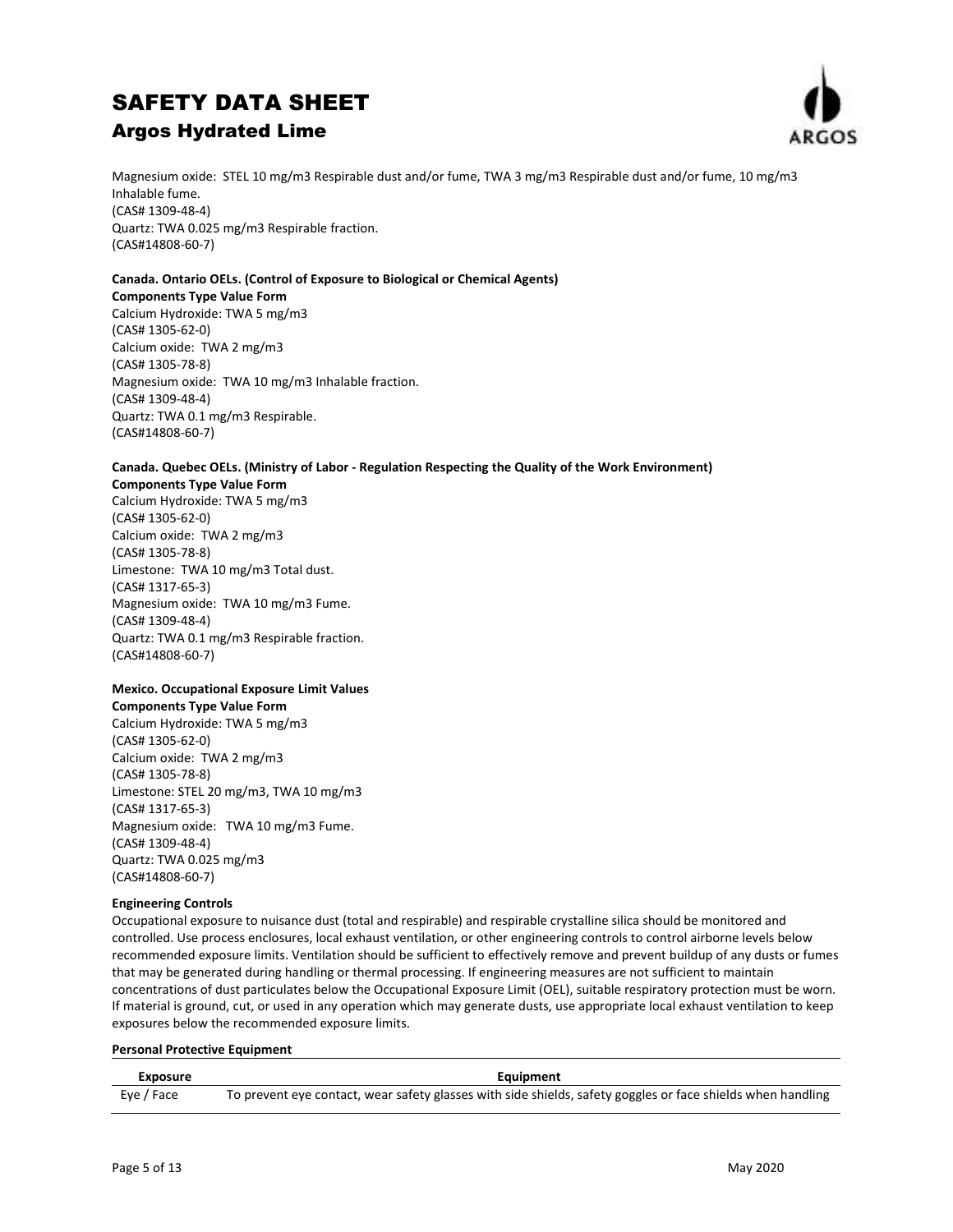

dust or wet cement. Wearing contact lenses when working with cement is not recommended.

| <b>Skin</b>                          | Wear chemical-resistant gloves, footwear and protective clothing appropriate for risk of exposure.<br>Contact glove manufacturer for specific information. Use barrier creams to prevent skin contact.                                                                       |
|--------------------------------------|------------------------------------------------------------------------------------------------------------------------------------------------------------------------------------------------------------------------------------------------------------------------------|
| Respiratory                          | Wear respirator with dust filter. Use a positive-pressure air-supplied respirator if there is any potential for<br>an uncontrolled release, exposure levels are not known or any other circumstances where air-purifying<br>respirators may not provide adequate protection. |
| General<br>Hygiene<br>considerations | Provide eyewash station and safety shower. When using, do not eat, drink or smoke. Wash hands after<br>handling. Handle in accordance with good industrial hygiene and safety practice.                                                                                      |

## 9. PHYSICAL AND CHEMICAL PROPERTIES

| Property                         | Value                           | <b>Comments</b> |
|----------------------------------|---------------------------------|-----------------|
| Appearance                       | Solid Gray or white powder      |                 |
| <b>Physical State</b>            | Solid                           |                 |
| Odor                             | Odorless                        |                 |
| Odor Threshold                   | Not available                   |                 |
| pH                               | 12-13 in water                  |                 |
| Melting / Freeze Point           | Not available                   |                 |
| <b>Boiling Point And Range</b>   | $>$ 1832 °F ( $>$ 1000 °C)      |                 |
| Flash Point                      | Not flammable. Not combustible. |                 |
| <b>Evaporation Rate</b>          | Not available                   |                 |
| Flammability                     | Not available                   |                 |
| <b>Flammability Limits</b>       | Not available                   |                 |
| Vapor Pressure                   | Not available                   |                 |
| Vapor Density                    | Not available                   |                 |
| <b>Specific Gravity</b>          | $2 - 3$                         |                 |
| Solubility                       | Negligible                      |                 |
| <b>Partition Coefficient</b>     | Not available                   |                 |
| <b>Autoignition Temperature</b>  | Not available                   |                 |
| <b>Decomposition Temperature</b> | Not available                   |                 |
| Viscosity                        | Not available                   |                 |
| <b>Percent Volatiles</b>         | Not available                   |                 |

## 10. STABILITY AND REACTIVITY

## **Reactivity**

Reacts slowly with water forming hydrated compounds, releasing heat and producing a strong alkaline solution until reaction is substantially complete.

### **Stability**

The product is stable under normal conditions of use, storage and transport.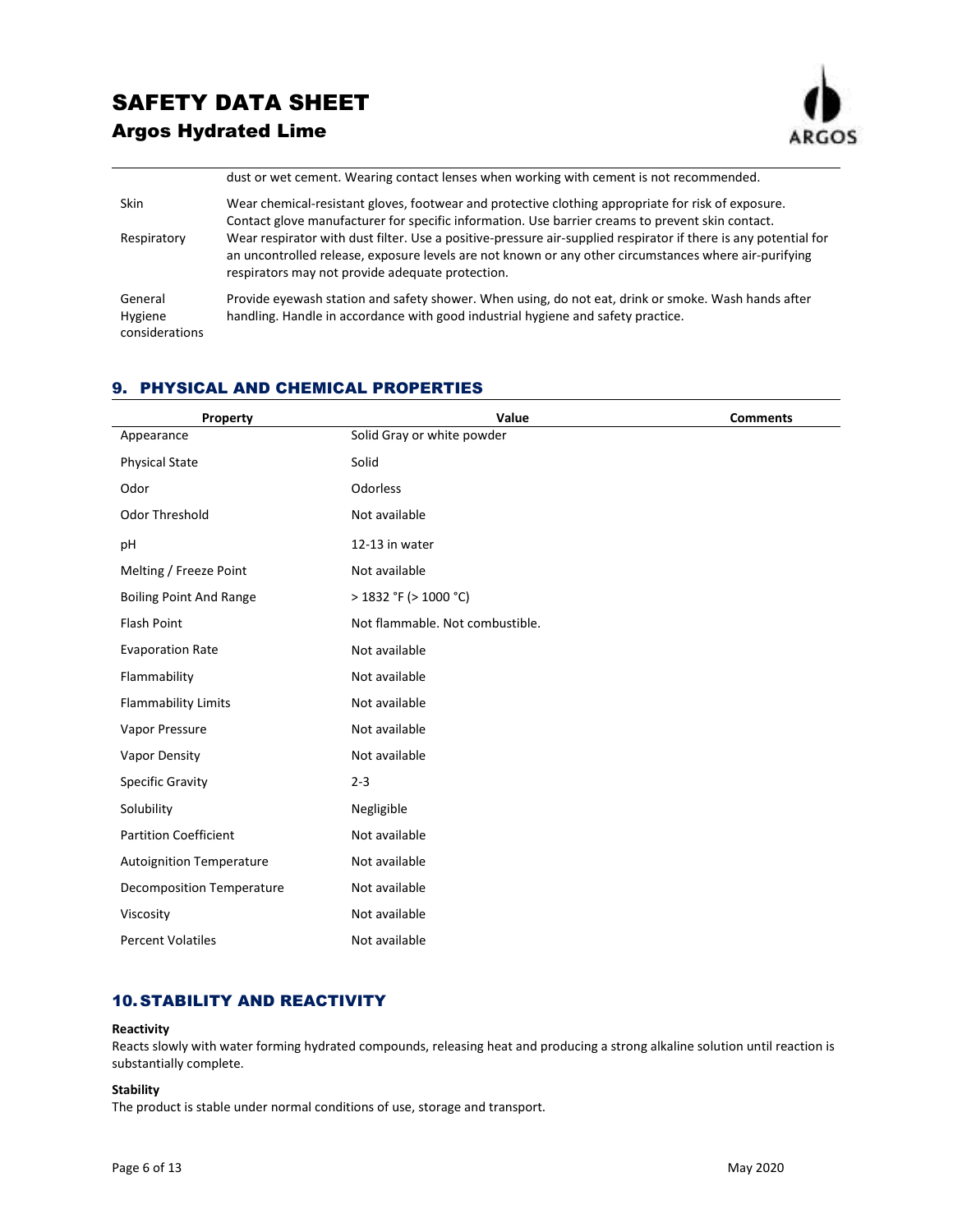

### **Reactions / Polymerization**

Not expected to occur.

### **Conditions to Avoid**

Contact with incompatible materials. When exposed to air it will absorb carbon dioxide to form calcium carbonate and magnesium oxide. When heated at temperatures above 580 deg. C, it loses water to form calcium oxide, magnesium oxide and water.

### **Incompatible Materials**

Wet material is alkaline and will react with acids, ammonium salts, aluminum and other reactive metals. Hardened material is attacked by hydrofluoric acid releasing toxic silicon tetrafluoride gas.

### **Hazardous Decomposition Products**

None expected under normal conditions of use.

## 11. TOXICOLOGICAL INFORMATION

**Acute Effects:** Dust from the dry material can cause irritation and possible burns to the eyes and respiratory tract. Symptoms can be delayed.

### **Acute Toxicity (Inhalation LC50)**

Calcium Hydroxide (CAS# 1305-62-0): No data available Magnesium Hydroxide (CAS# 1309-42-8): LC50 > 2.1 mg/L air 4 hr (Dust) Calcium oxide (CAS# 1305-78-8): > 160 mg/m3 4 hr (Similar substance) Limestone (CAS# 1317-65-3): LC50 > 3 mg/L (rat, 4 hr) (Similar substance) Magnesium oxide (CAS# 1309-48-4): No data available Quartz (CAS# 14808-60-7): No data available

### **Acute Toxicity (Oral LC50)**

Calcium Hydroxide (CAS# 1305-62-0): LD50 7340 mg/kg (rat) Magnesium Hydroxide (CAS# 1309-42-8): LD50 > 2000 mg/kg (rat), LD50 8500 mg/kg (rat) Calcium oxide (CAS# 1305-78-8): LD50> 2000 mg/kg (rat) Limestone (CAS# 1317-65-3): LD50 6450 mg/kg (rat) (similar substance) Magnesium oxide (CAS# 1309-48-4): LD50 3870 mg/kg (rat) Quartz (CAS# 14808-60-7): LD50 500 mg/kg (rat)

### **Acute Toxicity (Dermal LC50)**

Calcium Hydroxide (CAS# 1305-62-0): LD50 > 2500 mg/kg (rat) Magnesium Hydroxide (CAS# 1309-42-8): No data available Calcium oxide (CAS# 1305-78-8): LD50 > 5000 mg/kg (rabbit)(similar substance) Limestone (CAS# 1317-65-3): LD50 > 2000 mg/kg (Similar substance) Magnesium oxide (CAS# 1309-48-4): No data available Quartz (CAS# 14808-60-7): No data available

**Skin Corrosion/Irritation**: May cause skin irritation. May cause serious burns in the presence of moisture.

**Serious Eye Damage/Irritation**: Causes serious eye damage. May cause burns in the presence of moisture.

**Respiratory or Skin Sensitization:** May cause respiratory tract irritation.

**Germ Cell Mutagenicity**: No data available.

**Carcinogenicity:** Crystalline silica has been classified by IARC as a known human carcinogen.

### **ACGIH Carcinogens**

Magnesium oxide (CAS# 1309-48-4): A4 Not classifiable as a human carcinogen. Quartz (CAS# 14808-60-7): A2 Suspected human carcinogen.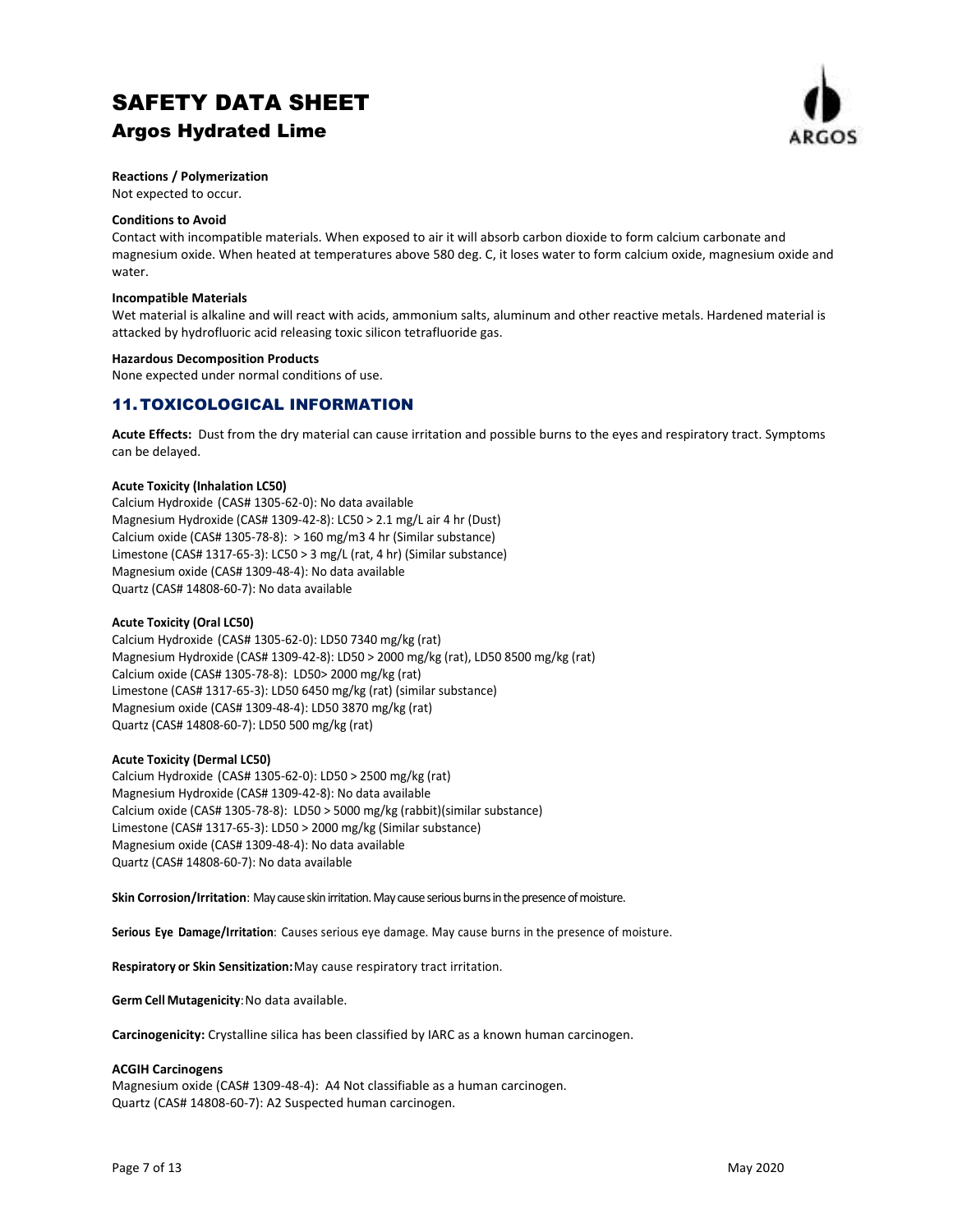

**IARC Monographs. Overall Evaluation of Carcinogenicity**  Quartz (CAS# 14808-60-7): 1 Carcinogenic to humans.

**US NTP Report on Carcinogens: Known carcinogen**  Quartz (CAS# 14808-60-7): Known To Be Human Carcinogen.

**US OSHA Specifically Regulated Substances: Cancer hazard**  No data available.

**Teratogenicity:** No data available

**Specific Target Organ Toxicity (Repeated Exposure):** Quartz (CAS #14808-60-7): Category 1, route of exposure: inhalation, target organs: respiratory tract and organs.

**Specific Target Organ Toxicity (Single Exposure):** Calcium oxide, Magnesium oxide; Category 3, route of exposure: inhalation and skin contact, target organs: Respiratory tract irritation, skin irritation.

**Aspiration Hazard:** No data available.

**Potential Health Effects:** Causes serious eye damage. May cause respiratory irritation. Causes severe burns. May cause an allergic skin reaction.

**Chronic effects:** Respirable crystalline silica (quartz) can cause silicosis, a fibrosis (scarring) of the lungs. Some studies show excess numbers of cases of scleroderma, connective tissue disorders, lupus, rheumatoid arthritis, chronic kidney diseases and end-stage kidney disease in workers exposed to respirable crystalline silica. Occupational exposure to respirable dust and respirable crystalline silica should be monitored and controlled. Danger of serious damage to health by prolonged exposure.

Crystalline silica is considered a hazard by inhalation. IARC has classified crystalline silica as a Group 1 substance, carcinogenic to humans. This classification is based on the findings of laboratory animal studies (inhalation and implantation) and epidemiology studies that were considered sufficient for carcinogenicity. Excessive exposure to crystalline silica can cause silicosis, a non-cancerous lung disease.

Repeated or prolonged inhalation of dust may lead to chronic respiratory irritation. If sensitized to hexavalent chromium, a severe allergic dermal reaction may occur when subsequently exposed to very low levels.

## 12. ECOLOGICAL INFORMATION

#### **Toxicity:**

Data for Mixture: Hydrated Lime Aquatic Toxicity- Acute Fish 96 hr LC50= 139.7305 mg/l

Data for Component: Calcium Hydroxide (CAS# #1305-62-0) Aquatic Toxicity-Acute Gasterosteus aculeatus 96 hr LC50 = 457 mg/L Oncorhynchus mykiss 96 hr LC50 = 50.6 mg/L Crangon septemspinosa 96 hr LC50 = 158 mg/L Daphnia magna 48 hr EC50 = 49.1 mg/L Daphnia magna 48 h EC50 > 100 mg/L Danio rerio 96 h LC50 > 11.1 mg/L Aquatic Toxicity-Crangon septemspinosa 14 d NOEC = 32 mg/L

Data for Component: Calcium oxide (CAS#1305-78-8) Aquatic Toxicity-Acute Cyprinus carpio 96 hr LC50 = 1070 mg/L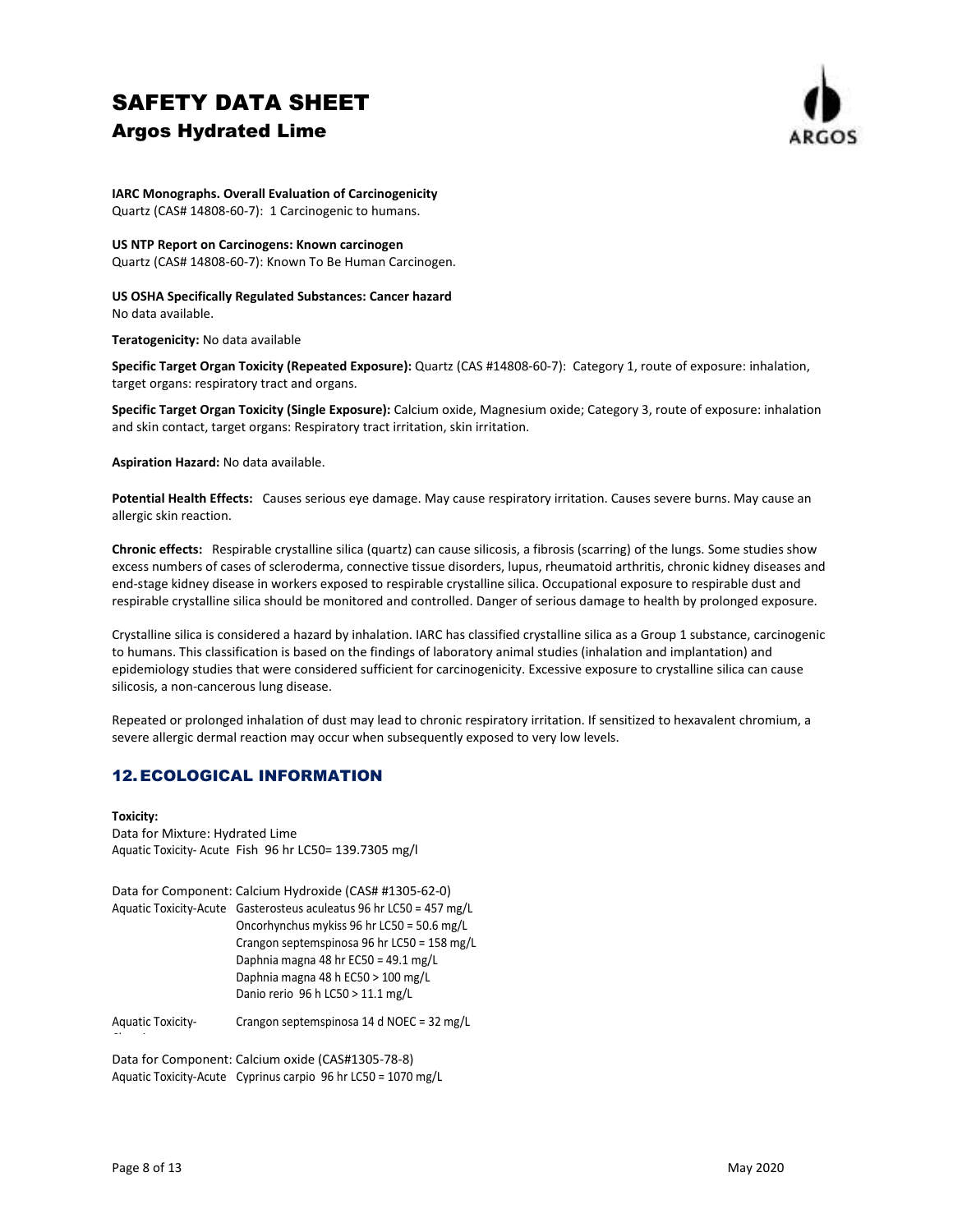

Aquatic Toxicity-ChronicTilapia nilotica 46 days NOEC = 100 mg/L

Data for Component: limestone (CAS# 1317-65-3) Aquatic Toxicity- Acute Oncorhynchus mykiss 96 hr LC50 > 100 mg/L (similar substance) Daphnia magna 48 hr EC50 > 100 mg/L (similar substance)

Data for Component: Quartz (CAS# 14808-60-7) Aquatic Toxicity- Acute Daphnia magna 24 hr LL50 > 10000 mg/L Danio rerio 96 hr LL0 = 10000 mg/L Daphnia magna 48 hr EC50 > 100 mg/L (similar substance) Desmodesmus subspicatus 72 hr EC50 > 14 mg/L (similar substance)

Aquatic Toxicity –Chronic- No data available.

**Persistence and Degradation**: No data available. **Bioaccumulative Potential**: No data available. **Mobility in Soil**: No data available. **Other Adverse Effects**: No data available. **Other Information:** No data available.

## 13.DISPOSAL CONSIDERATIONS

The generation of waste should be avoided or minimized wherever possible. Disposal of this product, solutions and any byproducts should comply with the requirements of environmental protection and waste disposal legislation and any regional local authority requirements. Dispose of surplus and non-recyclable products via a licensed waste disposal contractor. Untreated waste should not be released to the sewer unless fully compliant with the requirements of all authorities with jurisdiction. Waste packaging should be recycled. Incineration or landfill should only be considered when recycling is not feasible. This material and its container must be disposed of in a safe manner. Care should be taken when handling empty containers that have not been cleaned or rinsed out. Empty containers or liners may retain some product residues. Avoid dispersal of spilled material and runoff, and contact with soil, waterways, drains and sewers.

## 14. TRANSPORT INFORMATION

### **US DOT**

| <b>UN Identification Number</b><br>Proper Shipping Name<br>Hazard Class and Packing Group<br>Shipping Label<br>Placard / Bulk Package<br>Emergency Response Guidebook Guide Number | Not regulated<br>Not available<br>Not available<br>Not available<br>Not available<br>Not available |
|------------------------------------------------------------------------------------------------------------------------------------------------------------------------------------|----------------------------------------------------------------------------------------------------|
| <b>IATA Cargo</b>                                                                                                                                                                  |                                                                                                    |
| <b>UN Identification Number</b>                                                                                                                                                    | Not regulated                                                                                      |
| Shipping Name / Description                                                                                                                                                        | Not available                                                                                      |
| <b>Hazard Class and Packing Group</b>                                                                                                                                              | Not available                                                                                      |
| <b>ICAO Label</b>                                                                                                                                                                  | Not available                                                                                      |
| Packing Instructions Cargo                                                                                                                                                         | Not available                                                                                      |
| Max Quantity Per Package Cargo                                                                                                                                                     | Not available                                                                                      |
| IATA Passenger                                                                                                                                                                     |                                                                                                    |
| <b>UN Identification Number</b>                                                                                                                                                    | Not regulated                                                                                      |
| Shipping Name / Description                                                                                                                                                        | Not available                                                                                      |
| Hazard Class and Packing Group                                                                                                                                                     | Not available                                                                                      |
| <b>ICAO Label</b>                                                                                                                                                                  | Not available                                                                                      |
| Packing Instructions Passenger                                                                                                                                                     | Not available                                                                                      |
| Max Quantity Per Package                                                                                                                                                           | Not available                                                                                      |
| IMDG                                                                                                                                                                               |                                                                                                    |
| <b>UN Identification Number</b>                                                                                                                                                    | Not regulated                                                                                      |
|                                                                                                                                                                                    |                                                                                                    |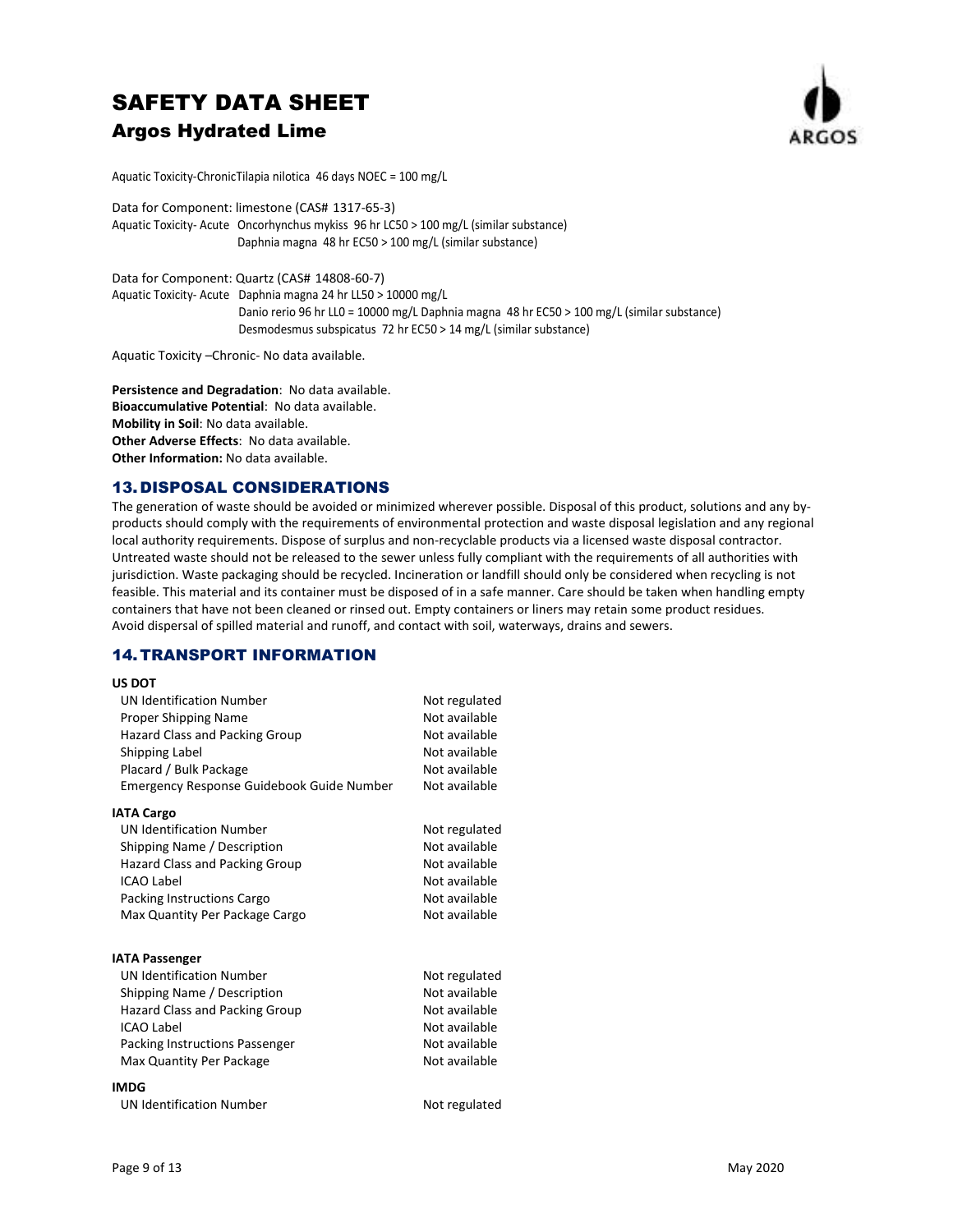

Shipping Name / Description Not available Hazard Class and Packing Group Not available IMDG Label Not available EmS Number Not available Marine Pollutant Not available

## 15.REGULATORY INFORMATION

### **OSHA Hazard Communication Standard**

This product is a "Hazardous Chemical" as defined by the OSHA Hazard Communication Standard, 29 CFR 1910.1200.

### **U.S. Federal, State, and Local Regulatory Information**

**U.S. Toxic Substances Control Act** 

All components are on the U.S. EPA TSCA Inventory List TSCA Section 12(b) Export Notification (40 CFR 707, Subpt. D): Not regulated.

### **CERCLA (Superfund) reportable quantity (lbs) (40 CFR 302.4)**

This product is not listed as a CERCLA substance.

### **SARA Section 313- Supplier Notification**

This product does not contain any toxic chemicals subject to the reporting requirements of section 313 of the Emergency Planning and Community Right-To-Know Act (EPCRA) of 1986 and of 40 CFR 372.

### **Superfund Amendments and Reauthorization Act of 1986 Title III (Emergency Planning and Community Right-to-Know Act of 1986) Sections 311 and 312**

Immediate Hazard (Acute) - Yes Delayed Hazard (Chronic) – Yes Fire Hazard - No Pressure Hazard - No Reactivity Hazard - No **Section 302 extremely hazardous substance (40 CRF 355, Appendix A)-**No **Drug Enforcement Administration (DEA) (21 CFR1308.11-15)**-Not controlled

**State regulations** WARNING: This product contains chemical(s) known to the State of California to cause cancer. **US - California Hazardous Substances (Director's):** Calcium Hydroxide (CAS# 1305-62-0) Calcium oxide (CAS# 1305-78-8) Magnesium oxide (CAS# 1309-48-4) **US - California Proposition 65 - Carcinogens & Reproductive Toxicity (CRT):** Quartz (CAS# 14808-60-7) **US - California Proposition 65 - CRT: Listed date/Carcinogenic substance**  Quartz (CAS# 14808-60-7) Listed: October 1, 1988 Carcinogenic. **US - Massachusetts RTK - Substance: Listed substance**  Calcium Hydroxide (CAS# 1305-62-0) Calcium oxide (CAS# 1305-78-8) Limestone (CAS# 1317-65-3) Magnesium oxide (CAS# 1309-48-4) Quartz (CAS# 14808-60-7) **US - New Jersey RTK - Substances: Listed substance**  Calcium Hydroxide (CAS# 1305-62-0)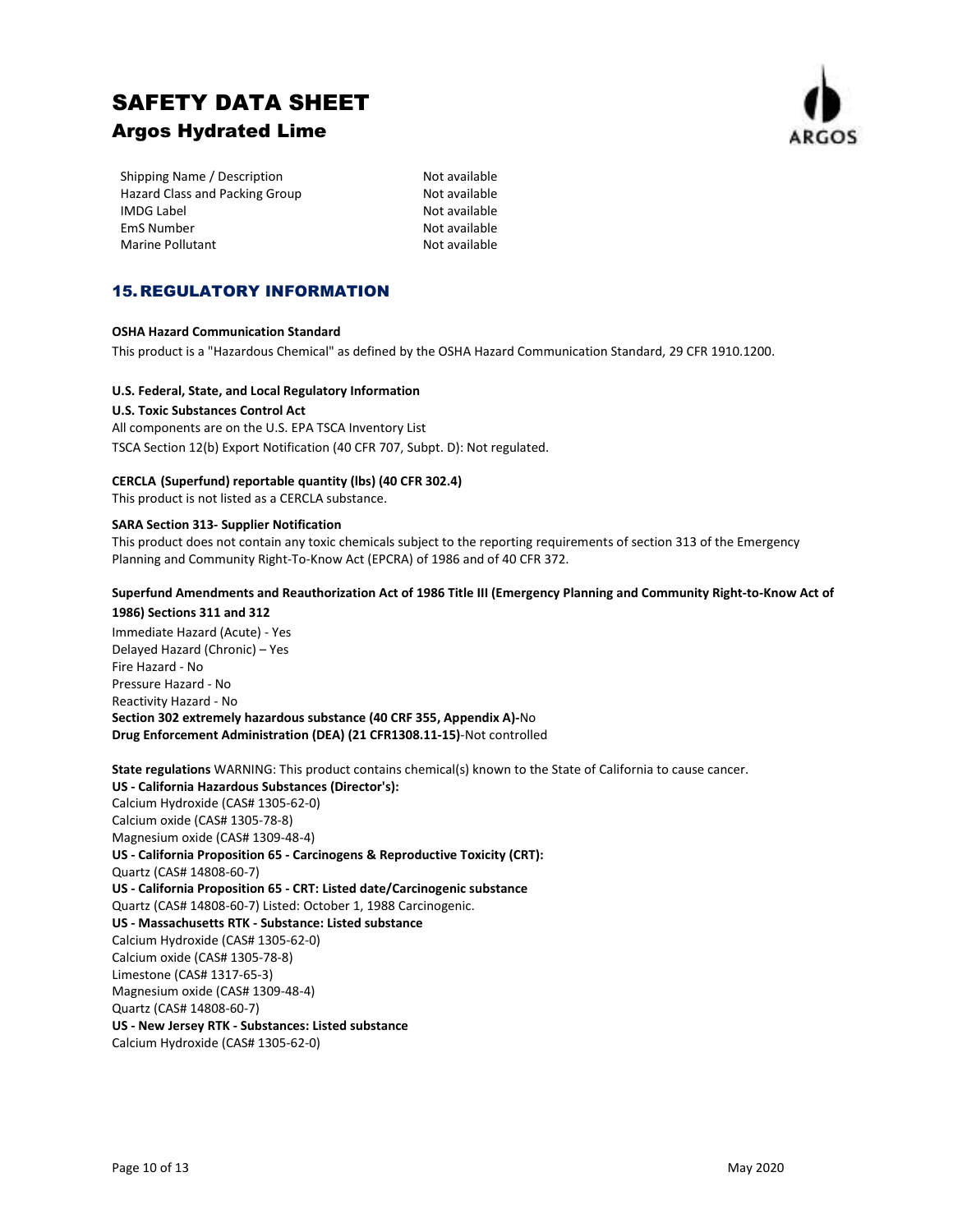

Calcium oxide (CAS# 1305-78-8) Limestone (CAS# 1317-65-3) Magnesium oxide (CAS# 1309-48-4) Quartz (CAS# 14808-60-7) **US - Pennsylvania RTK - Hazardous Substances: Listed substance**  Calcium Hydroxide (CAS# 1305-62-0) Calcium oxide (CAS# 1305-78-8) Limestone (CAS# 1317-65-3) Magnesium oxide (CAS# 1309-48-4) Quartz (CAS# 14808-60-7)

ren Kal

### **Canadian Regulatory Information**

This product has been classified in accordance with the hazard criteria of the CPR and the MSDS contains all the information required by the CPR.

#### **WHMIS status**

Controlled

### **WHMIS classification**

D2A - Other Toxic Effects-VERY TOXIC E – Corrosive

| <b>WHMIS labeling</b>       |                                                                           |                                |
|-----------------------------|---------------------------------------------------------------------------|--------------------------------|
| <b>Inventory status</b>     | Country(s) or region Inventory name                                       | inventory<br>On<br>$(yes/no)*$ |
| Australia                   | Australian Inventory of Chemical Substances (AICS)                        | <b>Yes</b>                     |
| Canada                      | Domestic Substances List (DSL)                                            | No                             |
| Canada                      | Non-Domestic Substances List (NDSL)                                       | <b>Yes</b>                     |
| China                       | Inventory of Existing Chemical Substances in China (IECSC)                | Yes                            |
| Europe                      | European Inventory of Existing Commercial Chemical Substances<br>(EINECS) | Yes                            |
| Europe                      | European List of Notified Chemical Substances (ELINCS)                    | No                             |
| Japan                       | Inventory of Existing and New Chemical Substances (ENCS)                  | Yes                            |
| Korea                       | <b>Existing Chemicals List (ECL)</b>                                      | Yes                            |
| New Zealand                 | New Zealand Inventory                                                     | No                             |
| Philippines                 | Philippine Inventory of Chemicals and Chemical Substances (PICCS)         | Yes                            |
| United States & Puerto Rico | Toxic Substances Control Act (TSCA) Inventory                             | Yes                            |

*\*A "Yes" indicates that all components of this product comply with the inventory requirements administered by the governing country(s)* 

## 16. OTHER INFORMATION

**Further information** A HMIS® Health rating including an \* indicates a chronic hazard **HMIS® ratings**  Health: 3\* Flammability: 0 Physical hazard: 1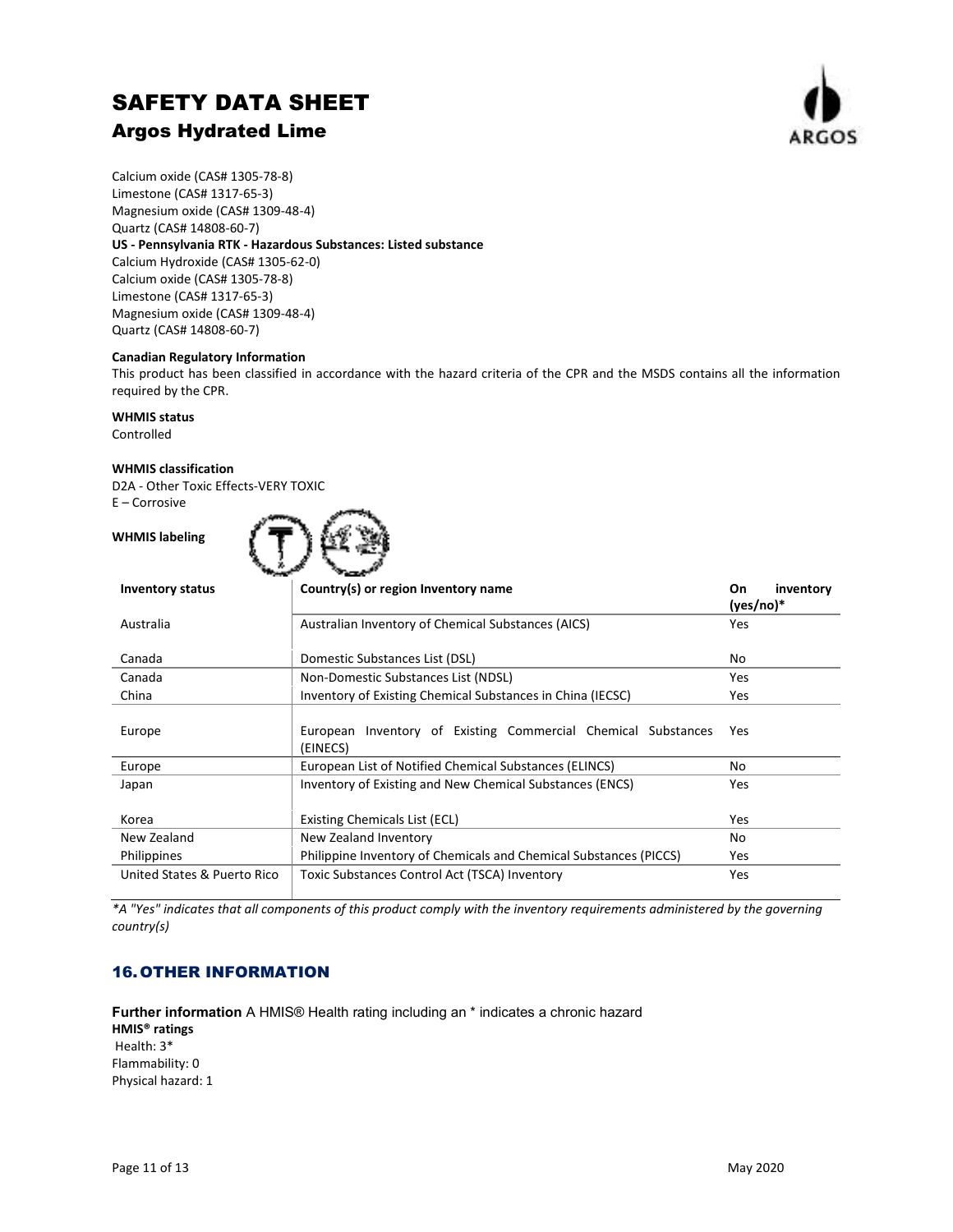

### **NFPA ratings**

Health: 3 Flammability: 0 Instability: 1

| Version:          | 15 June 2020 |
|-------------------|--------------|
| Issue Date:       | 01 Nov 2016  |
| Prior Issue Date: | 21 Mar 2016  |

### **Description of Revisions**

Revised Section 8 for Quartz (CAS#14808-60-7). Changed contact information

### **Notice to reader**

SELLER MAKES NO WARRANTY, EXPRESS OR IMPLIED, CONCERNING THE PRODUCT OR THE MERCHANTABILITY OR FITNESS THEREOF FOR ANY PURPOSE OR CONCERNING THE ACCURACY OF ANY INFORMATION PROVIDED BY **(Name of Company)**, except that the product shall conform to contracted specifications. The information provided herein was believed by the **(Name of Company)** to be accurate at the time of preparation or prepared from sources believed to be reliable, but it is the responsibility of the user to investigate and understand other pertinent sources of information to comply with all laws and procedures applicable to the safe handling and use of product and to determine the suitability of the product for its intended use. Buyer's exclusive remedy shall be for damages and no claim of any kind, whether as to product delivered or for nondelivery of product, and whether based on contract, breach of warranty, negligence, or otherwise shall be greater in amount than the purchase price of the quantity of product in respect of which damages are claimed. In no event shall Seller be liable for incidental or consequential damages, whether Buyer's claim is based on contract, breach of warranty, negligence or otherwise.

### **Abbreviations**

ACGIH — American Conference of Governmental Industrial Hygienists

- CAS#— Chemical Abstract Service
- CERCLA Comprehensive Emergency Response and Comprehensive Liability Act
- CFR Code of Federal Regulations
- DOT Department of Transportation
- GHS Globally Harmonized System
- HEPA High Efficiency Particulate Air
- IATA International Air Transport Association
- IARC International Agency for Research on Cancer
- IMDG International Maritime Dangerous Goods
- NIOSH National Institute of Occupational Safety and Health
- NOEC No Observed Effect Concentration
- NTP National Toxicology Program
- OSHA Occupational Safety and Health Administration
- PEL Permissible Exposure Limit
- REL Recommended Exposure Limit
- RQ Reportable Quantity
- SARA Superfund Amendments and Reauthorization Act
- SDS Safety Data Sheet
- TLV Threshold Limit Value
- TPQ Threshold Planning Quantity
- TSCA Toxic Substances Control Act
- TWA Time-Weighted Average
- UN United Nations

### **Disclaimer Statement**

This information is furnished without warranty, expressed or implied, as to accuracy or completeness. The information is obtained from various sources including the manufacturer and other third party sources. The information may not be valid under all conditions nor if this material is used in combination with other materials or in any process. Final determination of suitability of any material is the sole responsibility of the user.